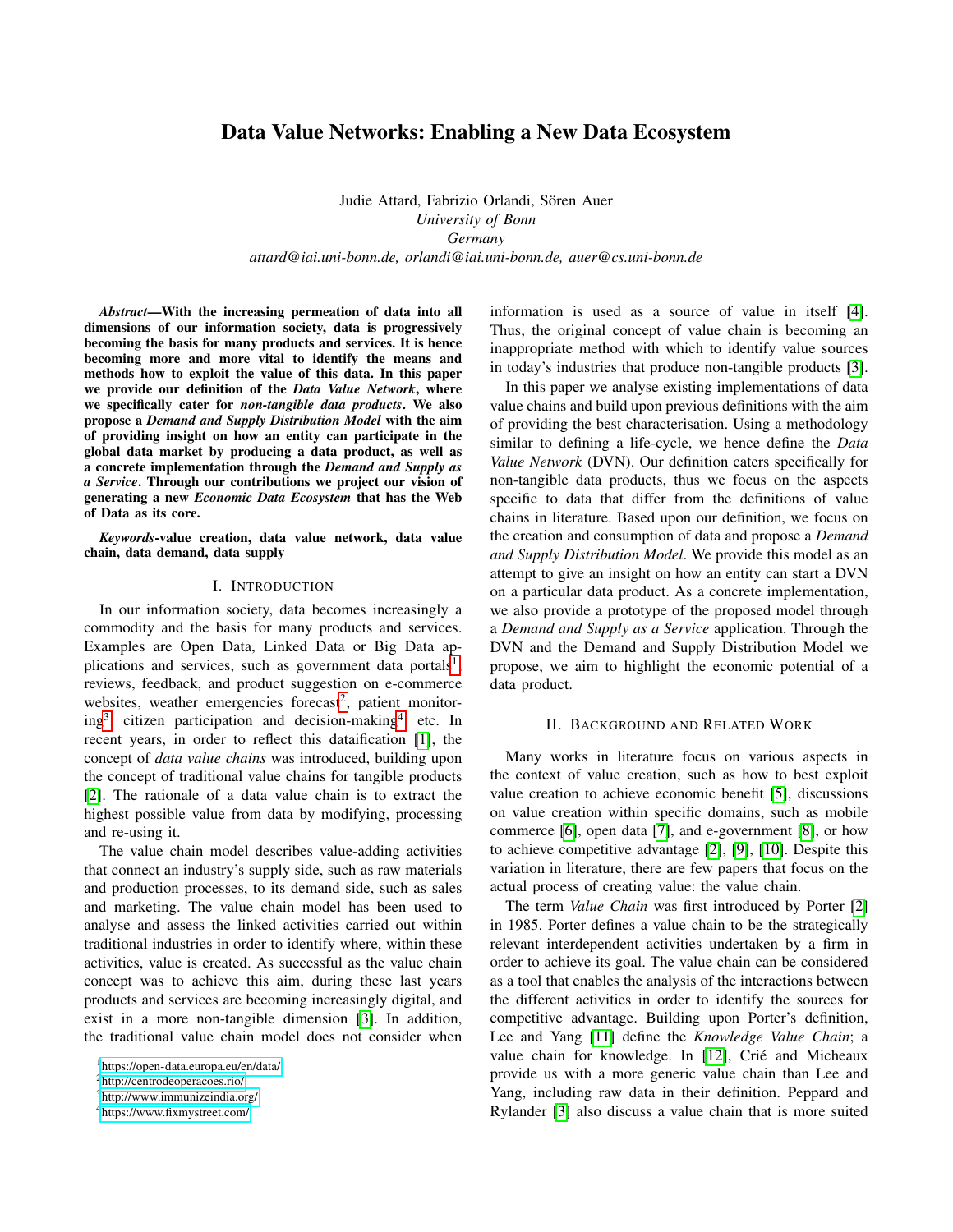where the product in question is digitised, and thus nontangible. In line with more recent popular themes, Miller and Mork [\[13\]](#page-3-12) and Latif et al. [\[14\]](#page-3-13) focus on big data and Linked Data respectively. Miller and Mork discuss the data value chain concerning all required actions in aggregating heterogeneous data in an organised manner and creating value (information/knowledge) that can influence decision making. In contrast, Latif et al. propose the *Linked Data Value Chain*. Motivated by the still limited commercial adoption of the Semantic Web, the authors aim to drive the Semantic Web and the use of Linked Data closer to commercial entities.

Nowadays, in a digital data-centric world, the cost of processing data has drastically decreased, and the access to data from multiple sources such as networks, sensors, and the Internet, has skyrocketed the availability of data. Coupled with the dramatic decrease in the cost of data storage, this is enabling huge datasets to be generated or captured, stored, and processed. Alas, value chains such as the one defined by Porter [\[2\]](#page-3-1) do not cater for data-specific activities, or even for activities where information is used as a source of value in itself [\[4\]](#page-3-3). This makes the original value chain model inappropriate to characterise a data value chain, where the data is the product being enriched with the aim of creating value. Furthermore, this enhanced use of data can affect various industries, such as finance, energy, and transport, by increasing their productivity [\[15\]](#page-3-14), and new innovative uses and services can be developed on the valueadded data, impacting the economy and society as a whole.

Compared to the literature we discussed above, in this article we target the domain of *data* value chains. We identified the lack of literature that discusses the creation of value on a data product, as well as the actual processes used to create this value.

### III. THE DATA VALUE NETWORK

After considering existing value chain definitions, and identifying different real-life data value chains and the contained activities, we define a Data Value Network (DVN). Similarly to a life-cycle, the DVN maps the ongoing processes through which value is created upon a data product. We included common activities executed on data products, where the final aim is usually the consumption of the data product. Due to the differing order of executing the relevant activities, a star network with the data product as its central node was deemed to be the best way to represent the interactive nature of adding value to data products. We define a *DVN* to be:

## *A set of independent activities having the aim of creating value upon data in order to exploit it as a product*

where different actors (e.g. data producers, data consumers) can participate by executing one or more **activities** (e.g. Data Discovery, Data Exploitation), and each activity



<span id="page-1-0"></span>Figure 1. The Data Value Network (Activities and Actions)

can consist of a number of actions or value creation techniques, (e.g. Gathering, Visualisation, Service Creation). In turn, each action can consist of one or more data value chains, since they might need a series of processes to be executed in order (e.g. visualisation requires identifying the data to visualise, then deciding on a visualisation method, then rendering the visualisation).

The DVN thus has the following features which characterise it and distinguish it from the value chain definitions covered in Section [II:](#page-0-0)

Non-Tangible Data Product: Data can be re-used over and over, even for different purposes than the one it was originally planned for, until the data becomes outdated.

Non-Sequential: The DVN does not necessarily follow a sequential structure, rather, any activity can follow, or precede, any other activity.

Multiple Actors: One or more actors can participate in a DVN to produce value within an activity. Actors can also collaborate in order to co-produce value.

Nested Value Chains: Each activity can be broken down into further, more specialised actions, each of which can be a data value chain within itself.

Recurring Value Network: As opposed to the value chain which ends with the consumption of a product, the DVN can recur as long as the data in question is still relevant.

Independent Activities: Unlike the value chain defined by Porter [\[2\]](#page-3-1) the value creating processes are not interconnected, and can exist independently.

We portray our definition of the DVN in Figure [1,](#page-1-0) where the activities all belong to a data-centric domain. Here the data product is central to the DVN, as data, in whatever state it is in, can be considered to be a product and consumed. There are five activities, namely *Data Discovery*, *Data Curation*, *Data Interpretation*, *Data Distribution*, and *Data Exploitation*. Each activity is also made up of a number of actions. While not exhaustive the listed actions are, according to existing literature, the most common and generic processes that can be executed on a data product.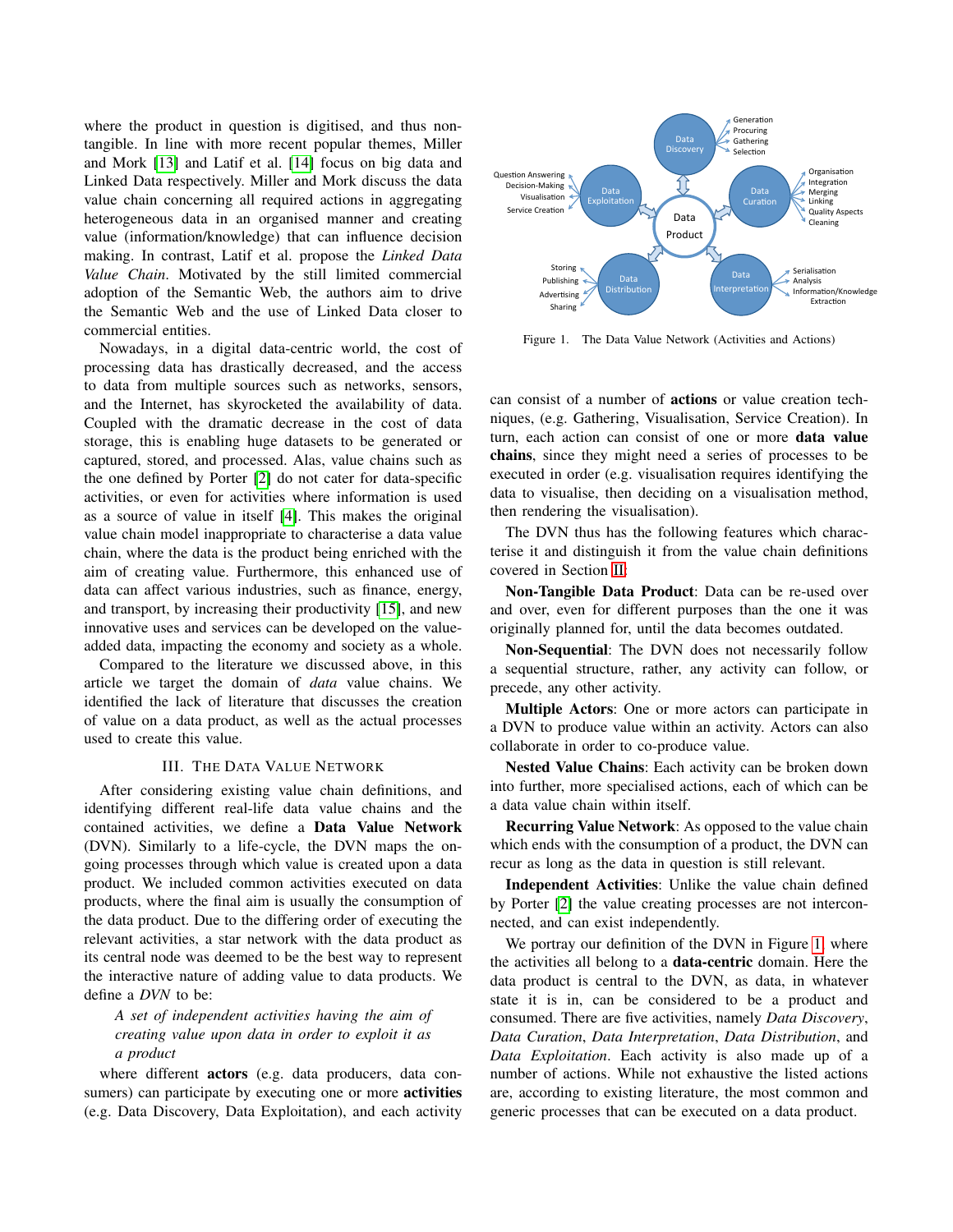### IV. DEMAND AND SUPPLY DISTRIBUTION MODEL

We here focus on the Data Discovery and Data Distribution activities as core enablers to the DVN to propose a Demand and Supply Distribution Model (Figure [2\)](#page-2-0). These two activities are crucial to the DVN in that without the existence (creation) of data, and its consumption (achievable through data distribution), there can hardly be any value creation upon a data product. In other words, if the data does not exist, or no one knows it exists, no value can be created upon it. The Demand and Supply Distribution Model hence provides an entry point for stakeholders to create value and participate in a DVN by enabling and enhancing the Data Discovery and the Data Distribution activities.

Entities participating as data producers or publishers in the DVN can be overwhelmed by the amount of competition in the global market. Likewise, data consumers can find it difficult to identify whether the data product they need is already on the market. Moreover, if the data is created with a specific use case in mind, it might be difficult to envision or implement it's use in a different domain. This model we propose can be a solution to these problems, where information about data products resulting from entities' DVNs are indexed in a knowledge base, making them available for easier search and discovery. Using this knowledge base, data consumers can easily identify publishers or producers that are providing the data product that they require. Similarly, data producers can be aware of the data products already on the market, thus having the opportunity to target a niche, if it exists, rather than attempting to compete with established data producers. Basically, this model maps the real-life data demand and supply picture. By following this model stakeholders can hence optimise their process of participating in the value creating process upon data products by having a clear picture of the supply and demand, and acting accordingly.

### *A. Demand and Supply as a Service*

In order to act as proof of concept, we created a cloud service in the form of a portal. We provide the Demand and Supply as a Service (DSAAS) as an entry point to the DVN and hence also to the *Economic Data Ecosystem* (Online: [http://butterbur22.iai.uni-bonn.de/dsaas/\)](http://butterbur22.iai.uni-bonn.de/dsaas/). The portal caters for two discrete roles, reflecting the Demand and Supply Distribution Model, namely data producers (Supply) and data consumers (Demand), and aids the value creation process through enabling and enhancing data discovery and reuse, collaborations, and providing contributions to the data market.

The DSAAS provides two different ways for consuming data; a faceted browser and a RESTful API. The faceted browser enables data consumers (humans) to browse the Data Supply and Demand Knowledge Base (as shown in Figure [2\)](#page-2-0) of existing data that they can consume or even contribute to. The RESTful API, on the other hand, provides



<span id="page-2-0"></span>Figure 2. Demand and Supply Distribution Model

automated access to the Knowledge Base. This enables third parties to provide their own applications based on the available data. The DSAAS provides the following functions:

- Browsing existing datasets;
- Adding new data;
- Browsing data requests;
- Adding a new data request.

In order to best represent the supply and demand of data, we defined the Demand and Supply Ontology<sup>[5](#page-0-1)</sup> (DSO) to act as the underlying schema to the DSAAS. The DSO (along with the DSAAS) improves upon existing schemas and initiatives such as DCAT, CKAN<sup>[6](#page-0-1)</sup>, and Datahub<sup>[7](#page-0-1)</sup> in that it enables us to represent not only the dataset in question (resulting in a catalogue of datasets), but also all the involved actors, as well as their relationships with the data at hand, hence providing some context on the provenance of the data.

With the current functionality, the DSAAS provides the following benefits:

- Enables quick identification of current demand and supply of datasets, allowing users to target any niche in the data market;
- Eases the discovery of relevant datasets, and hence the participation in a DVN;
- Provides information about different uses of a dataset;
- Enables potential collaboration with other actors;
- Enables users to advertise existing datasets to encourage consumption; and
- Allows users to ask for datasets.

With the aim of asserting the potential benefits of using the DSAAS, we lead out a preliminary evaluation where a number of data producers and consumers were requested to

<sup>5</sup><https://w3id.org/dso>

<sup>6</sup><http://ckan.org/>

<sup>7</sup><https://datahub.io/>